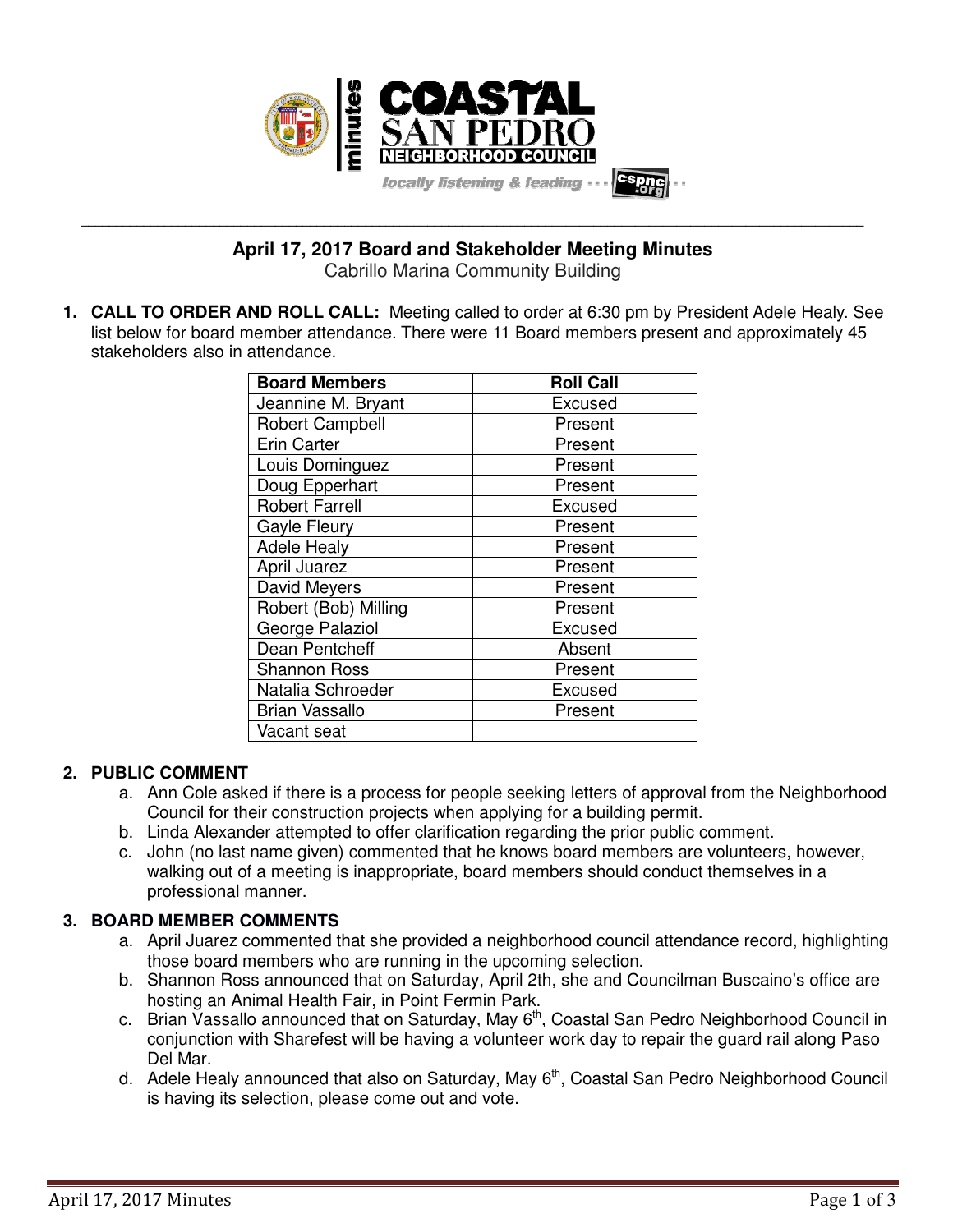- e. Adele Healy also announced that at the next Parks, Land Use, and Coastline meeting they will be discussing the Environmental Impact Report (EIR) for the Permanent Reconstruction of Paseo Del Mar at the White Point Landslide. Also, on Wednesday, May  $3^{rd}$ , at 6:00 pm, the Bureau of Engineering will hold a public hearing on the EIR.
- **4. MINUTES**: Approval of minutes of March 20, 2017 Meeting. Motion by **April Juarez** approve the March 20, 2017 meeting minutes, seconded by **Louis Dominguez**. Motion passed with 9 yes (Carter, Dominguez, Epperhart, Fleury, Healy, Juarez, Meyers, Ross, and Vassallo), 1 no (Campbell), and 1 abstention(s) (Milling).

## **5. LAPD REPORT**: Senior Lead Officer Elliott Rubright

- i. Officer Rubright gave a brief overview of crime statistics. Several suspects have been detained in the Sunken City robberies. Since then there have been no more armed robberies. Also, two suspects have been arrested related to knock, knock burglaries.
- ii. Officer Rubright answered questions from the board and stakeholders.
- iii. Officer Rubright's contact information: Twitter handle 5sl85sanpedro, email (preferred method of contact) 38205@lapd.lacity.org and office telephone 310-726-7925.
- b. **PORT POLICE** Aldo Morales Maritime Community Relations Officer Not present

## **6. REPORTS FROM GOVERNMENT AGENCY REPRESENTATIVES**

- a. **Councilman Joe Buscaino CD15** Ryan Ferguson, San Pedro Field Deputy
	- i. Mr. Ferguson provided a written report including some of the following items. To view the full report please go to http://www.cspnc.org/council-district-15-reports.
	- ii. Jack in the Box, is planning to be complete by the end of May.
	- iii. The parcel at 550 S. Palos Verdes has been purchased by Holland Partners. They are currently going through plan check and hope to break ground in October.
	- iv. The proposed 24 single-family townhomes at  $8<sup>th</sup>$  & Mesa was purchased from the previous developer by Williams Homes. They hope to have a construction schedule soon.
	- v. The San Pedro Shred, will be on Saturday, June 4<sup>th</sup>, from 10:00 am to 4:00 pm, this year it will be held in downtown San Pedro.
	- vi. Mr. Ferguson answered questions from the board and stakeholders.
- b. **Port of Los Angeles** Augie Bezmalinovich, Community Affairs Advocate Not present
- c. **Congress Woman Nanette Barragan** Morgan Roth, Field Representative Not present
- d. **Assemblyman Patrick O'Donnell** Sarah Patterson, Area Representative Not present
- e. **Mayor Garcetii** Manny Lopez, Harbor Area Representative Not present
- f. **Budget Advocate for the Harbor Region**: Danielle Sandoval Not present
- g. **LAUSD Board Member Dr. Vladovic**: John Larson, Director of Communication Not present
- **7. BUDGET & FINANCE** Presentation for approval of Monthly Expenditure Report(s) Discussion pertaining to remaining budgetary items, etc.
	- a. Review and approval of the March 2017 monthly expenditure report and bank statement. Motion by **Robert Campbell** approve the March 2017 monthly expenditure report and bank statement, seconded by **Brian Vassallo**. Motion passed with 11 yes (Campbell, Carter, Dominguez, Epperhart, Fleury, Healy, Juarez, Meyers, Milling, Ross, and Vassallo), o no, and 0 abstention(s).

## **8. PRESIDENT'S REPORT** – Adele Healy

a. Ms. Healy commented that they are still waiting for the lease agreement for the Boy Scout Camp at Cabrillo Beach.

## **9. REPORTS FROM COMMITTEE CHAIRS**

a. Bob Milling motion for formation of an ad hoc committee on halfway houses and treatment facilities in San Pedro, with the intention to align with Central San Pedro Neighborhood Council. Bob Milling to chair, with participating members Gayle Fleury, Joanne Rallo, Elizabeth Rosa, and Monica Savik-Weston. Motion by **Bob Milling** to approve the formation of an ad hoc committee on halfway houses and treatment facilities in San Pedro, with the intention to align with Central San Pedro Neighborhood Council. Bob Milling to chair, with participating members Gayle Fleury, Joanne Rallo, Elizabeth Rosa, and Monica Savik-Weston, seconded by **Robert Campbell**.